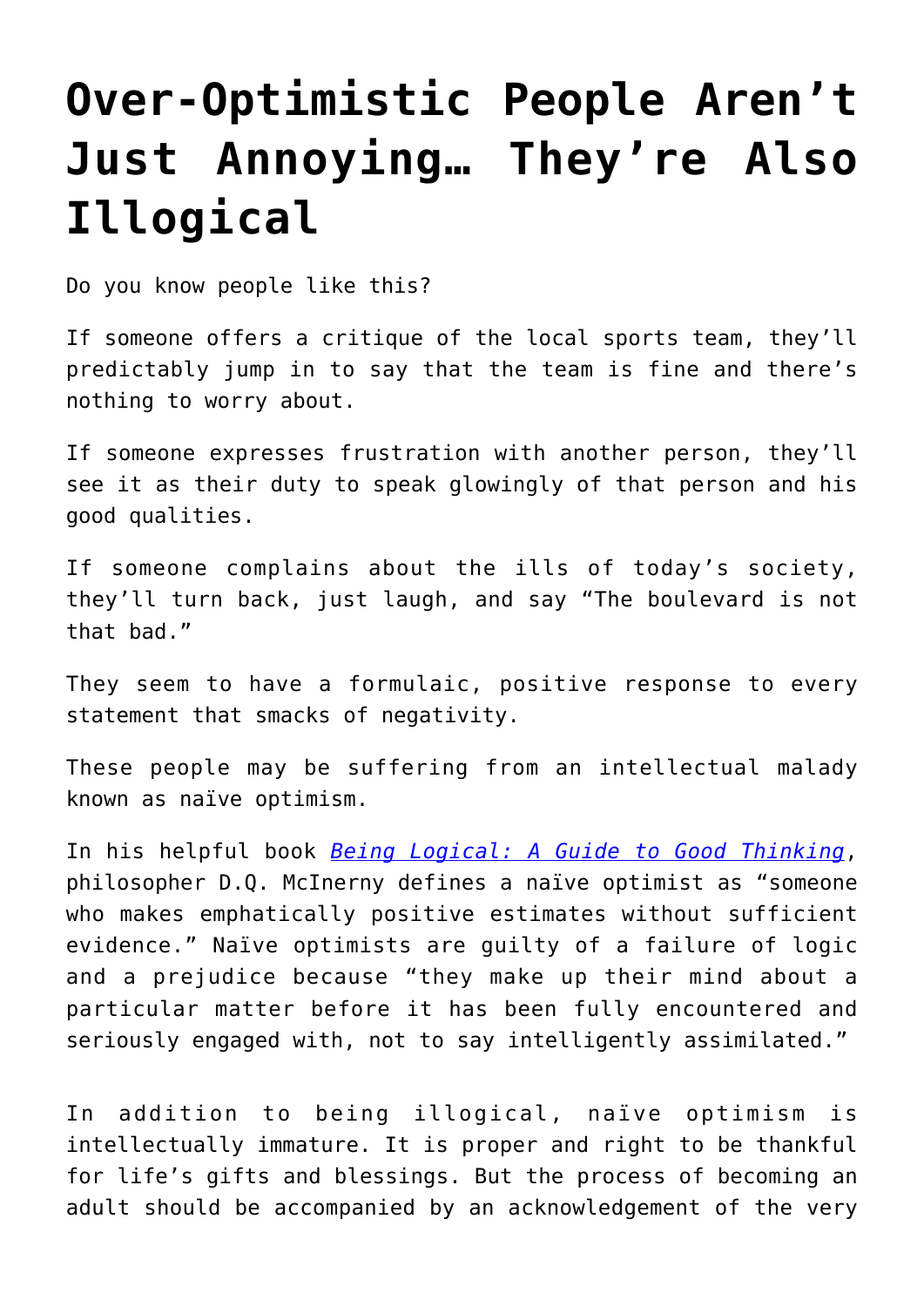real struggles faced by human beings, and that things don't always turn out for the best. As the English psychologist James Sully [noted:](https://books.google.com/books?id=ZCFHAAAAIAAJ&pg=PA476&dq=%22optimism%22&hl=en&sa=X&ved=0ahUKEwi98sqU35jXAhVU72MKHVHSCT0Q6AEILjAB#v=onepage&q=%22optimism%22&f=false)

*"Growing knowledge of life speedily familiarises us all with its mixed and checkered character; and all reflection, worthy of the name, must recongise the alternate light and dark strata which make up life's structure."*

The rational person is interested in getting at truth, which is only attained through much effort and discipline, and can sometimes make other people uncomfortable. The perennially naïve optimist, on the other hand, is not really interested in truth but in his own pleasure. He is forever spouting inane platitudes that are designed to preserve the niche of bliss he has carefully carved out for himself. He wants to be liked by all and offend none. He often shies away from discussing topics such as politics and religion because he does not want to be upset, or potentially upset someone else. Ultimately, the naïve optimist is a selfish person.

Naïve optimism is a pervasive problem in the West today, and that's probably not surprising. Many Westerners have a lot to lose in the way of wealth and comfort, and thus, a significant interest in preserving a belief that "everything will be okay" in the near future. In addition, naïve optimism is somewhat embedded in our post-Enlightenment, myth-of-progress DNA, which holds that the world is continually following the pattern of an upward arc. It's also a symptom of our modern therapeutic culture; a popular technique of self-management used by some individuals to keep the demon of despondency at bay.

From an intellectual perspective, naïve optimism is particularly annoying. There are few things that thwart a good discussion as effectively as the pat responses of the naïve optimist.